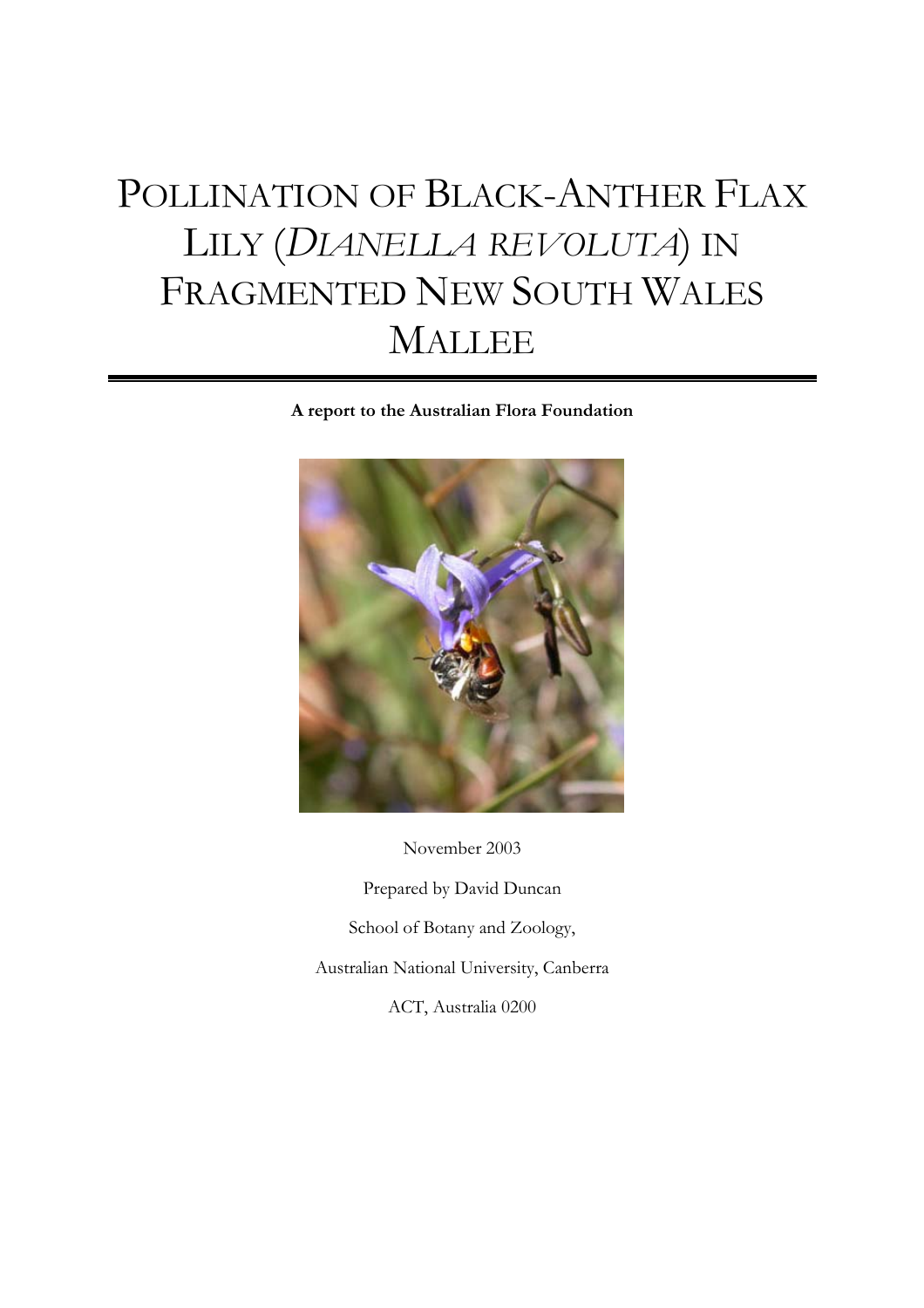#### <span id="page-1-0"></span>**Preface**

This work was undertaken while David Duncan was a PhD Student at the School of Botany & Zoology, Australian National University, under the supervision of Dr Adrienne Nicotra (Botany and Zoology, Australian National University) and Dr Saul Cunningham (CSIRO Entomology). David Duncan took all of the photographs in this report.

The project received financial support from the Australian Flora Foundation, ANU FRGS scheme, and the Sigma Xi Foundation.

The work described in this report will appear in more detail in a number of publications, and in the doctoral thesis of the author. For further information email david.duncan@anu.edu.au. Many people made valuable contributions to the project through data analysis, computer programming, insect identification, fieldwork and laboratory assistance. They are properly acknowledged elsewhere. We thank the NSW National Parks and Wildlife Service for giving us permission to work in parks and reserves of the Riverina.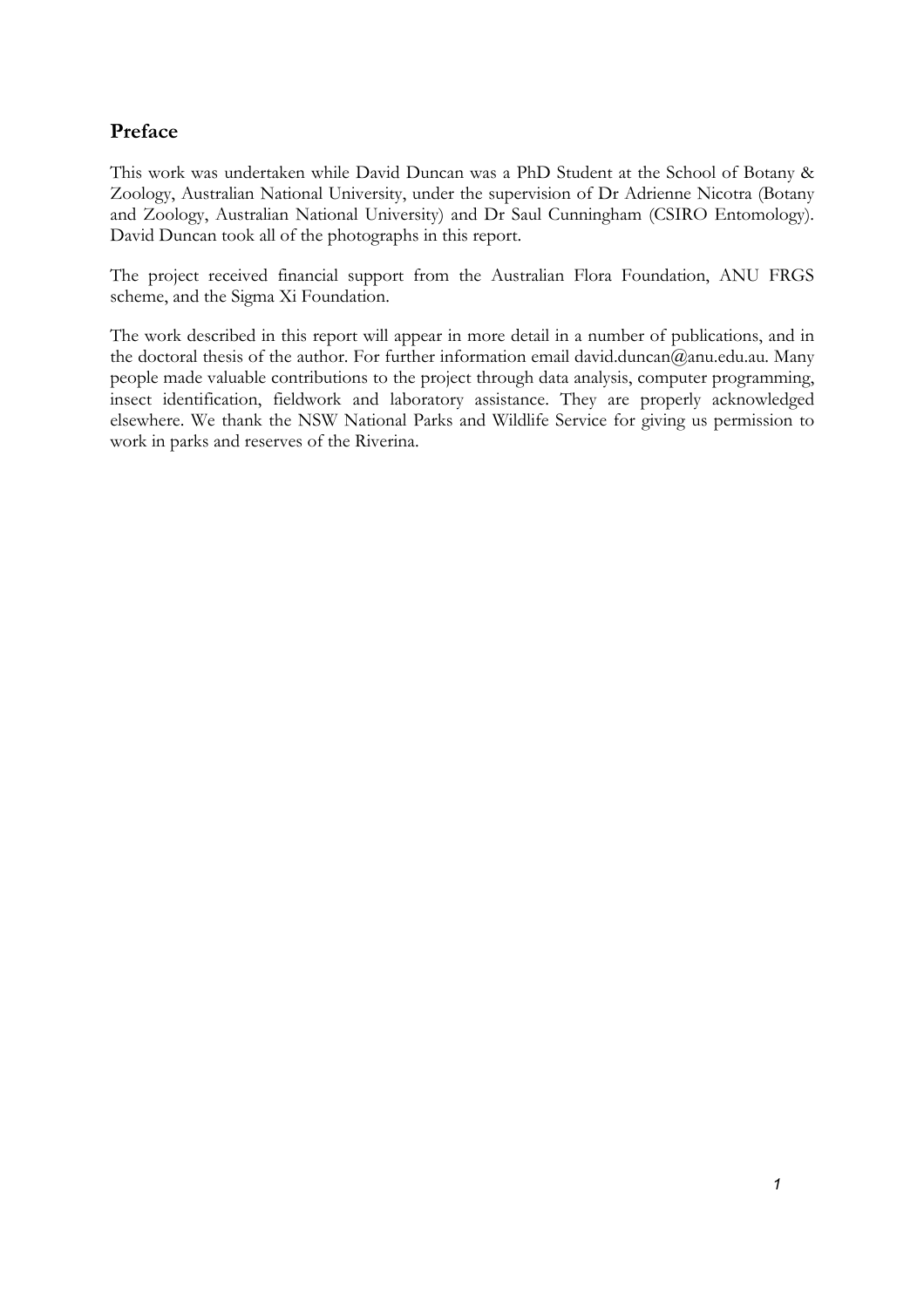## **TABLE OF CONTENTS**

| <b>PREFACE</b>                                                   | $\mathbf{1}$   |
|------------------------------------------------------------------|----------------|
| <b>SUMMARY</b>                                                   | 3              |
| <b>INTRODUCTION</b>                                              | $\mathfrak{Z}$ |
| THE STUDY                                                        | $\overline{4}$ |
| Pollination biology and mating system of Dianella revoluta       | 5              |
| The effect of flowering plant density on outcross pollen receipt | 5              |
| <b>OUTCOMES</b>                                                  | 6              |
| Pollination biology and mating system of Dianella revoluta       | 6              |
| Buzz-pollination                                                 | 6              |
| Co-occurrence of Dianella revoluta and D. longifolia             | 7              |
| Other insect-flower interactions                                 | 7              |
| Dianella revoluta mating system and self-incompatibility         | 8              |
| The Effect of flowering plant density on outcross pollen receipt | 8              |
| <b>CONCLUSIONS</b>                                               | 9              |
| Future directions                                                | 9              |
| LITERATURE CITED                                                 | 10             |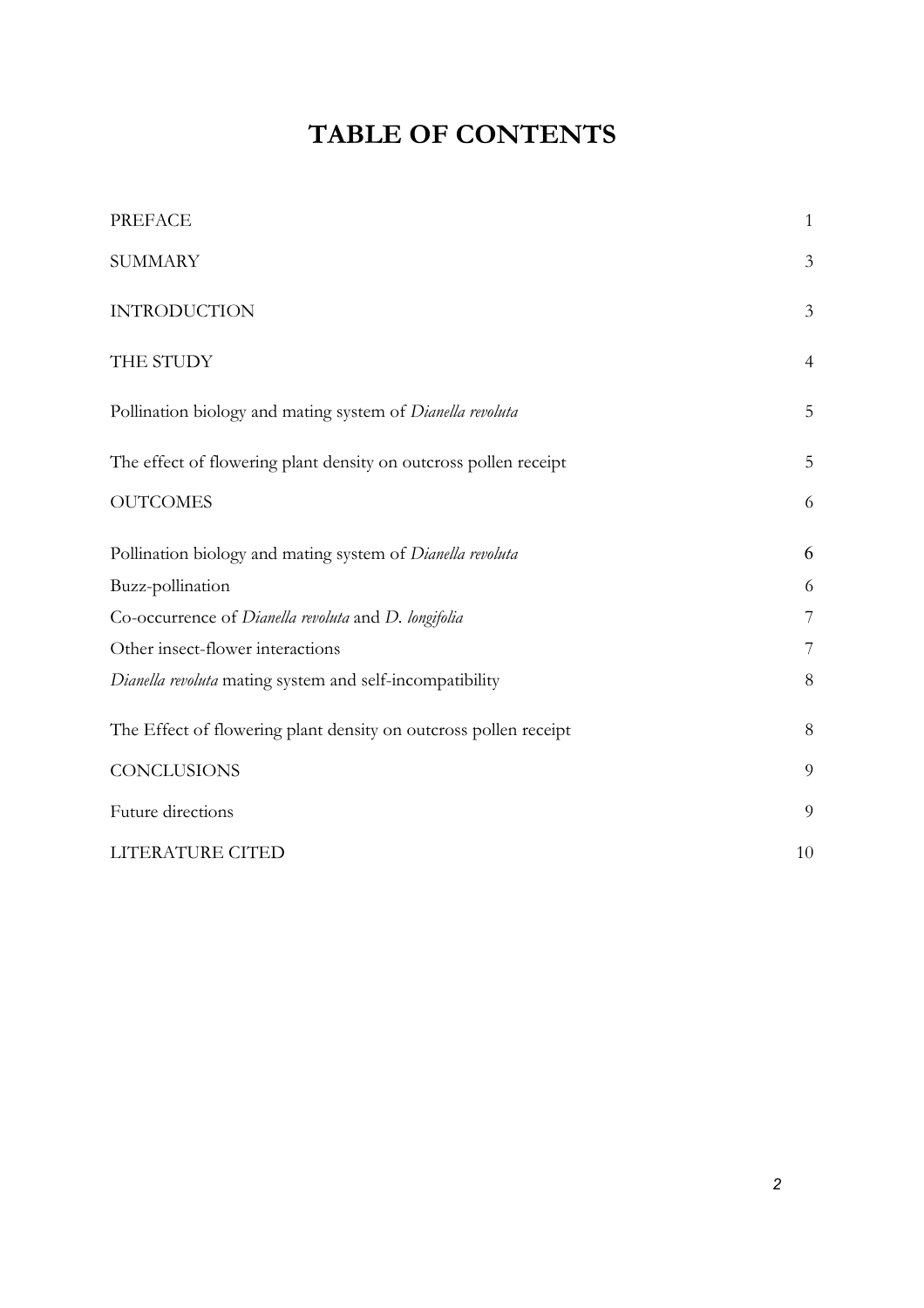## SUMMARY

<span id="page-3-0"></span>**There is international concern that native plant pollination systems may be disrupted as a result of habitat loss and fragmentation processes. One important way that habitat fragmentation may endanger plant populations is by reducing the number of available mates (reducing plant density). Below critical density levels, sexual reproduction in a population can fail. Sustained reproductive failure could lead to population declines and ultimately extinctions of native plant species.** 

**We used the Black-Anther Flax Lily (***Dianella revoluta***), a common understorey species, to look at how local mate density effects the deposition of outcross pollen (pollen from a mate, non-self pollen). We first established that the number of flowers that form fruit is greatest when outcross pollen is deposited on the stigma, and poor with only self-pollen. Yet the average pollinator visit in dense patches of mates results in twice as much self-pollen on the stigma as outcross pollen.** 

**In experimental arrangements of manipulated flowers, we found that the deposition of outcross pollen declines significantly with distance from a pollen source. However, pollen load from other co-pollinated species did not decrease with distance, indicating that pollinator visitation to** *D. revoluta* **flowers was relatively constant irrespective of isolation from a potential mate. This demonstrates how fragmentation could detrimentally affect reproductive processes in even common species with adequate pollinator service.** 

**In Australia we have little or no formal knowledge of important pollinating species for the vast majority of our flora. Therefore, we have no baseline with which to assess the ongoing health of our overall pollination service. This is of great concern and it is fundamentally important that we gather quality data on plantpollinator relationships whenever the opportunities arise. Future research on the plant-pollinator interactions, and on effects of habitat fragmentation on the pollination ecology of natural systems, and the spatial scale of concern of these interactions is critically important to conservation and management.** 

## INTRODUCTION

The biggest threats to the conservation of Australia's unique flora are habitat loss and fragmentation  $[1]$ . Whereas habitat loss refers to the process of land clearing, habitat fragmentation concerns reduction of the available habitat area, quality and connectivity. Fragmentation is an ongoing concern for the viability of plant and pollinator populations left behind *after* clearing and major land use change.

For most plant species reproductive success is greatest when their flowers are fertilised by pollen from another individual rather than self-pollen (i.e. pollen from the same plant). Some species, however, can also successfully reproduce from self-pollen, which may be important when pollen from other individuals does not arrive. If a species cannot set fruit from self-pollen it is called self-incompatible. Many species are only partially self-incompatible meaning that some proportion of self-pollen grains will fail to fertilise, and some will succeed. There are a range of means by which self-fertilisation may be prevented, in order to maximise opportunities for fertilisation by pollen from another plant [2-4].

Fragmentation may reduce reproductive success in plant species by introducing barriers to pollen movement between populations or individuals. Even in continuous vegetation, successful pollen transport from one plant to a mate faces many difficulties. It has been estimated that less than 1% of pollen that the average plant produces is expected to reach its ideal destination – the receptive stigma of a mate [5]. It comes as little surprise then, that fruit production of plants in small or isolated populations is often lower than that found in larger populations [6]. Within a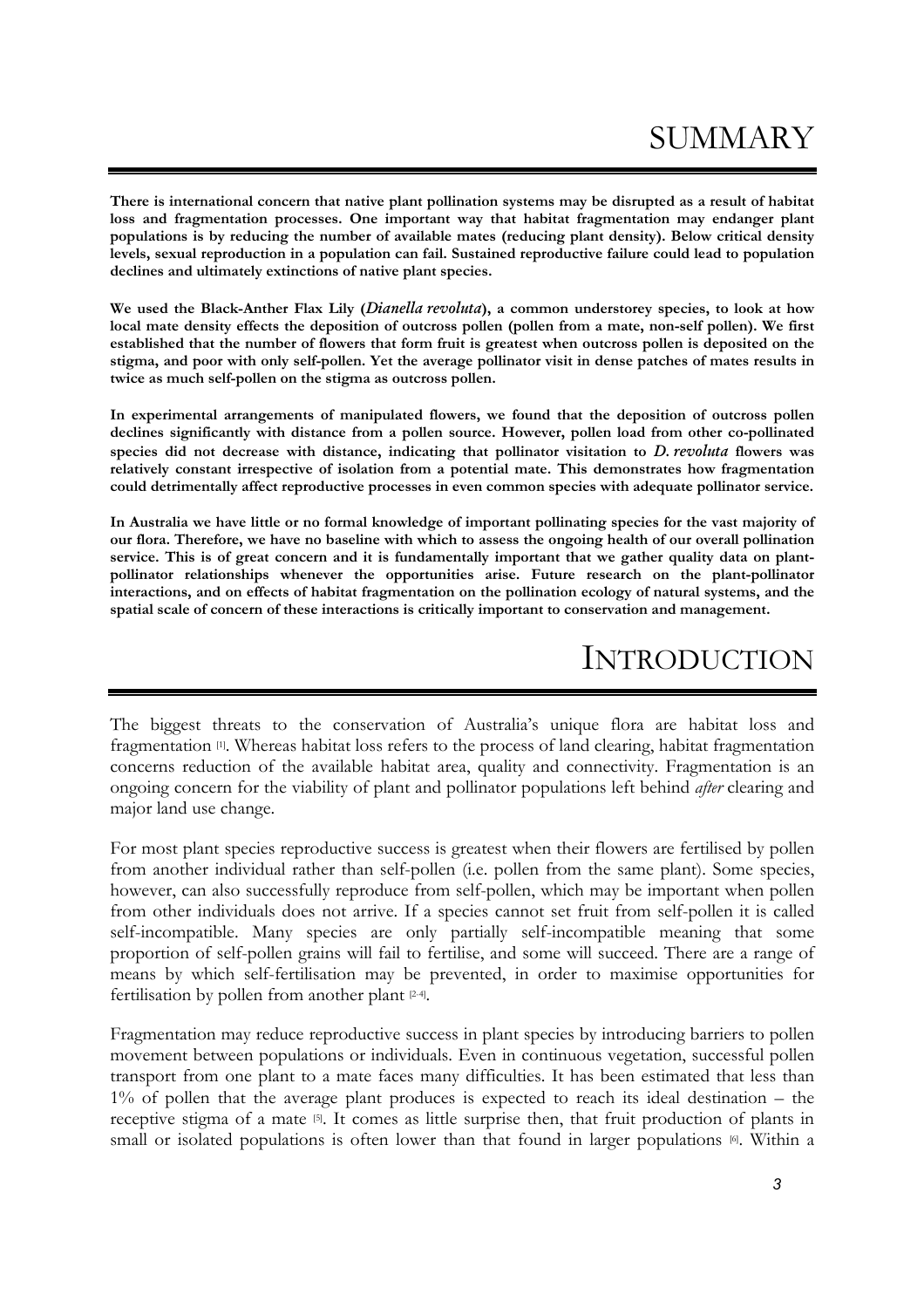<span id="page-4-0"></span>population, fruit production of isolated plants has been shown to be lower than for plants with nearby mates [7].

Similarly, the diversity and abundance of native insect pollinators and visitation rates have been found to be significantly lower in small patches or at isolated plants compared with larger patches or continuous vegetation [6]. Reduced fruit set, however, could be a consequence of fewer pollinator visits, or it could result from pollinators depositing mostly incompatible pollen [8]. Incompatible pollen may include self-pollen, and pollen from other plant species. Deposition of incompatible pollen can occur because of two common features of plant reproductive ecology. Firstly, when isolated plants get visited, pollinators often visit most available flowers on the plant before moving on – this means that considerable self-pollen can be transferred between flowers on one plant. Secondly, most plants share their pollinators with other plant species and pollinators may visit flowers of more than one species in any foraging excursion. The degree to which a pollinator will stick with a host species, or switch hosts, during foraging is likely to depend on the local density of mates.

Although plant conservation research often focuses on threatened plant species, our work used common species to investigate the effects of fragmentation on fundamental processes of plant reproduction - pollination and fruit set. We did this for two important reasons. Firstly, one of the key concerns relating to habitat fragmentation is that effects may take the form of a slow erosion of essential processes and species interactions [9] and these effects should be evident in common as well as threatened species. Secondly, with sensitive design, large-scale experiments can be undertaken with common species without fear of lasting impacts upon the health of target populations.

## THE STUDY

The primary objective of this study was to investigate the effect of flowering plant density on outcross pollen receipt in our target species, the Black-Anther Flax Lily (*Dianella revoluta* R. Br; Phormiaceae). *Dianella revoluta* (Fig. 1) is a common and sometimes dominant understorey species of mainland Australia, where it often forms large clonal patches [10]. Despite its considerable

distribution and abundance, a study of fragmentation effects in mallee woodland found that fruit set of *D. revoluta* was significantly higher in nature reserves compared with nearby roadside remnants [11]. Prior to this study, very little published information existed about the reproductive biology of this species. In order to better understand the implications of the study, we also carried out experiments to establish key information on the pollination ecology and reproductive biology of the species in the study area.

The work was undertaken in a range of mallee vegetation remnants in nature reserves and along roadsides in central New South Wales, Australia.



*Figure 1 - Flower of* **Dianella revoluta** *(diameter ~ 12mm). Note that the anthers are brown in this part of its range!*

All experiments took place in Gubbata Nature Reserve (S 33° 38.01' E 146° 33.36'). Gubbata is a small reserve of approximately 150 hectares in area, set amongst land cleared for wheat and sheep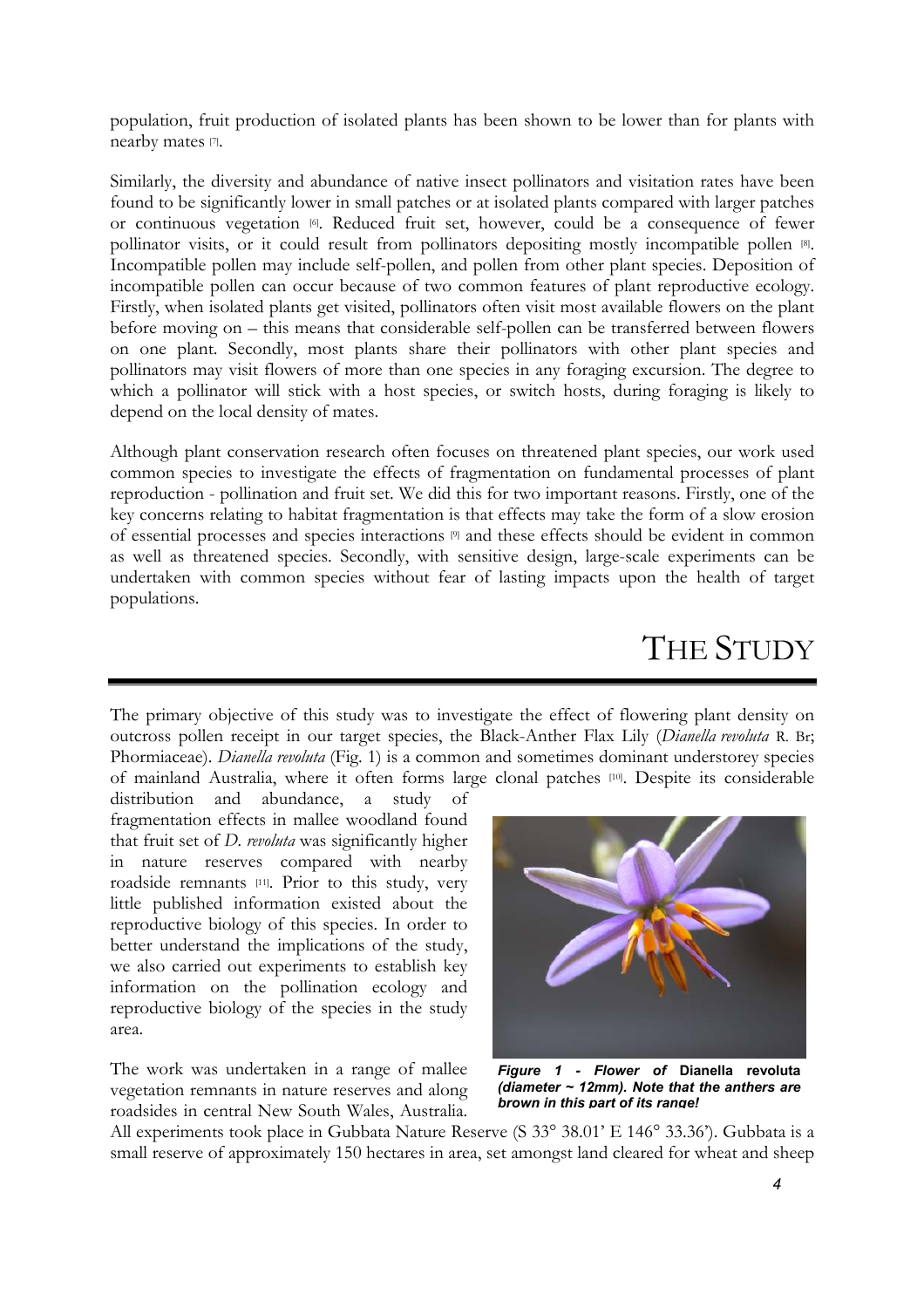<span id="page-5-0"></span>farming. The vegetation of the roadsides and reserves consists of shrubby, open mallee woodland dominated by multi-stemmed trees of the genus *Eucalyptus*. The roadsides often have similar floristic composition to the reserves but are more disturbed, largely due to soil disturbance associated with road and fence maintenance. All sites are between 150 – 200 m above-sea-level and average rainfall for the area is between 200 and 300 mm per year.

#### **Pollination biology and mating system of** *Dianella revoluta*

In order to gain an understanding of the species reproductive ecology, we applied a combination of pollinator observation, flower manipulation, controlled pollination, and pollen tube studies. Through these methods we achieved a broad understanding of the reproductive ecology of *D. revoluta* and gained some insight as to why habitat fragmentation effects are occurring in this species. The findings were also critical in understanding the implications of the density experiment described below. We also investigated what impact overlapping distribution with *Dianella longifolia* may have on *D. revoluta* pollination and reproduction.

#### **The effect of flowering plant density on outcross pollen receipt**

As far as pollen is concerned it is not necessarily how much pollen you get but where it comes from that determines pollination success of plants. For this experiment, we cleared *Dianella* inflorescences from 800m sections of roadside vegetation adjacent to Gubbata Nature Reserve. Into each roadside section, we placed 1 cut inflorescence of 6 flowers in a vase (Fig. 2) at 0, 20, 50, 100, 200 & 400m. Flowers were left open to visitors for one day (the life of a *D. revoluta* flower).

We were able to develop a technique of blocking anthers with craft glue to prevent pollen removal & self-pollination; therefore pollen could only be delivered to the flowers in this experiment from plants outside the cleared sections.

For each collected flower the number of *D. revoluta* (conspecific) pollen grains on the surface of the stigma was counted. In addition we counted the number of heterospecific (other species) grains, as an indicator of pollinator visitation.

We repeated this experimental design a total of 21 times, in 6 roadside sections, over 2 spring seasons, both adjacent to and away from  $($ > 1km) a reserve.



*Figure 2 – The experimental unit, one vase with six blocked-anther flowers*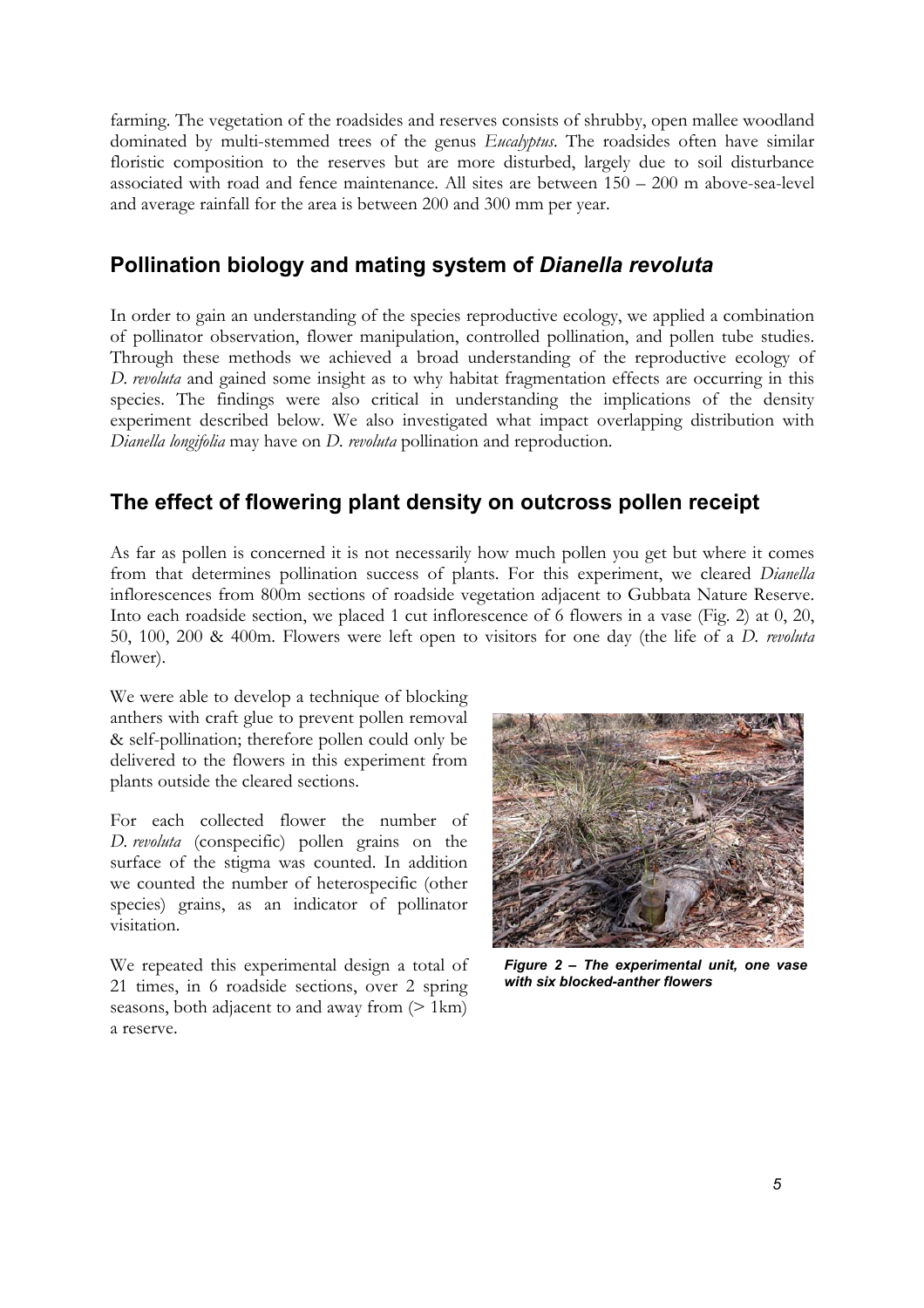#### <span id="page-6-0"></span>**Pollination biology and mating system of** *Dianella revoluta*

#### **Buzz-pollination**

*Dianella revoluta* is buzz-pollinated by female native bees [12]. Buzz-pollination or sonication involves bees collecting pollen from anthers by vibrating or shivering their flight muscles [13]. This technique is particularly effective with flowers like those of *D. revoluta* that have enclosed anthers with only a small opening for pollen release. Pollen is actively collected by female bees, which alight, grip onto anthers and vibrate pollen onto their bodies, from where it is usually groomed onto particular surfaces for transport [14]. Enclosed anthers are found in many plant families [13] and at least three other species in the study area are buzz-pollinated (Fig. 3), including *Dianella longifolia*. Buzz-pollinating behaviour is also widespread amongst bee families [13]. Importantly, honeybees (*Apis mellifera*) are incapable of the behaviour and are not known to be effective pollinators of plants with enclosed anthers.



*Figure 3 - Buzz-pollinated species co-occurring with* **D. revoluta** *in NSW mallee woodlands, from left to right* **Halgania cyanea** *(Boraginaceae),* **Senna artemisioides** *(Caesalpiniaceae), and* **Dianella longifolia**

All flower visitors trapped while visiting *D. revoluta* flowers were relatively common female native bees from two families; the Halictidae and the Apidae (Tribe anthophoriini). The bees were also observed to visit flowers of other buzz-pollinated species in the area (Punty bush (*Senna artemisioides*) and Mallee Blue-Flower (*Halgania cyanea*)) as well as a broad range of other flower types including Mallee Rosemary (*Westringia cheelii)*, Scarlet Mintbush (*Prostanthera aspalathoides*), Small-Leaf Wax Flower (*Philotheca difformis*), and Mallee Fringe-Lily



*Figure 4 - Common flower visitors to D. revoluta: from left Amegilla sp. (~15mm tip to tip), Homalictus urbanus (~5mm), and Lipotriches (Austronomia) ferricauda (~9mm), buzz-pollinating a Dianella flower*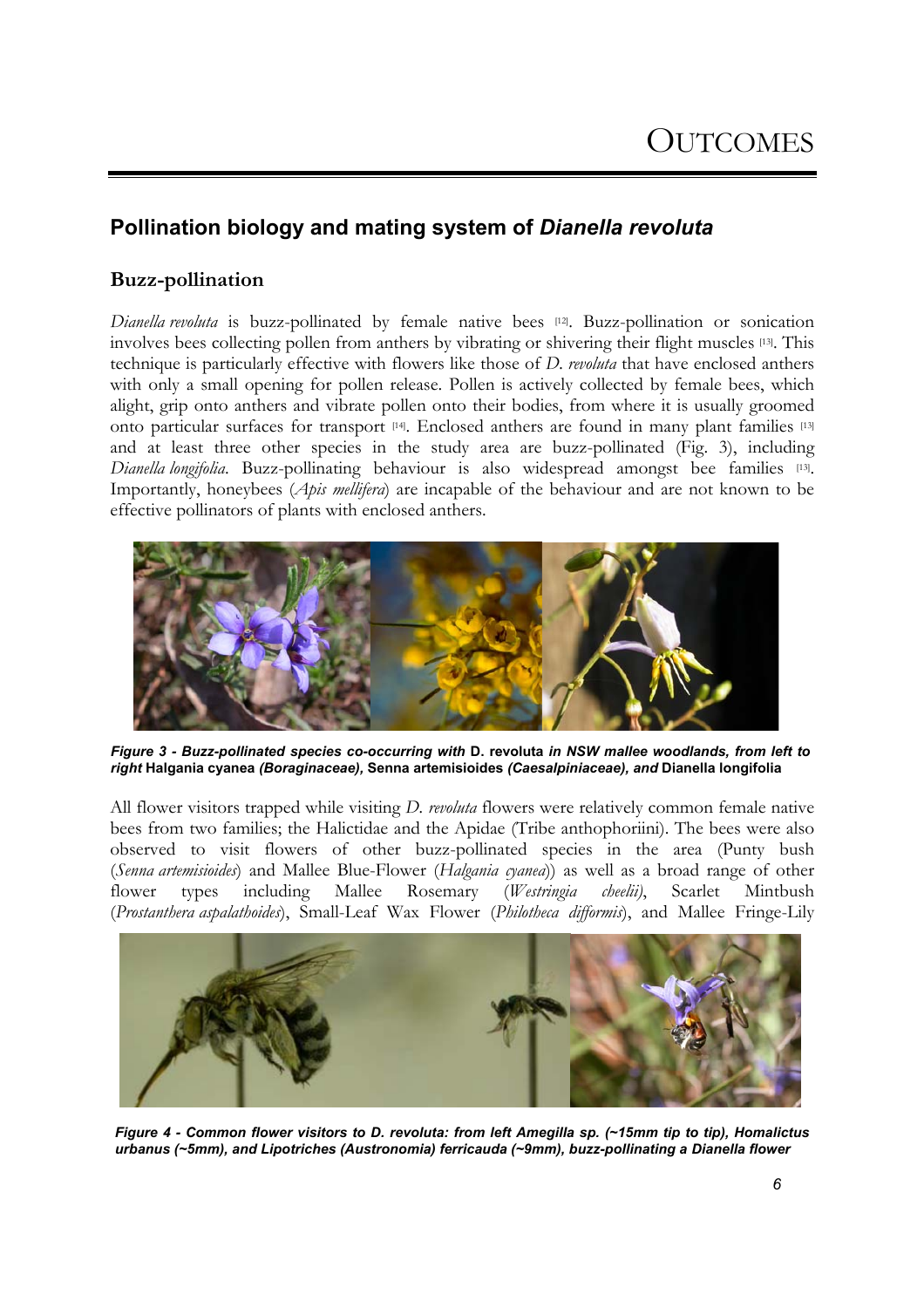<span id="page-7-0"></span>

(*Thysanotus baueri*). *Dianella* flower visitors ranged in size from 5 mm in length (Emerald Homalictus – *Homalictus urbanus*) to over 13 mm (Blue-banded Bee - *Amegilla*) (Fig. 4). It is possible that the small *Homalictus* is not an effective pollinator of *D. revoluta*. Firstly, it gleans pollen by inserting a forelimb into the anther to gather pollen rather than by the more energetic buzzing. Secondly, *Homalictus* bees typically visit all anthers by moving slowly around the anthers, often without appearing to contact the stigma. Several authorities consider small bees of this type "pollen-thieves" as opposed to pollinators [14, 15]. For the mid- and large-size bees, which appear to be in contact with the stigma most of the time during flower visits, buzz-pollination was verified using amplified audio recording (Fig. 5).

*Figure 5 - Recording buzzpollination with a professional walkman and a lapel microphone clipped to a stick* 

#### **Co-occurrence of** *Dianella revoluta* **and** *D. longifolia*

A key issue when closely related species occur in the same sites is avoidance of hybridisation and interbreeding. This is particularly true when the same pollinators visit both species. In the study area

*D. revoluta* often co-occurred with *D*. *longifolia* var *longifolia* and our work uncovered an uncommonly neat example of partitioning of the pollinator resource. Firstly, the flowering seasons appeared to overlap little, with *D. longifolia* beginning to flower at the tail of *D. revoluta* flowering season. Likewise, timing of flowering during a given day did not coincide. Whereas *D. revoluta* flowers opened from the early morning and began to close mid afternoon, *D. longifolia* flowers began to open from  $3 - 7$  pm (Eastern Summer Time) and on some inflorescences, they remained open for several hours after dark. The two species shared the same group of flower visitors. However, the relative numeric importance of visitors differed between species. For example, *Lipotriches ferricauda* represented nearly 60% of observed / trapped visitors to *D. revoluta* compared with approximately 10% of visits to *D. longifolia*. *Homalictus* bees accounted for only about 5% of visits to *D. revoluta* but were the most common visitors (over 60%) to *D. longifolia*. Such minimal pollinator overlap may occur because the bees themselves differ in preferred foraging conditions (*Lipotriches* mostly during in the day, *Homalictus* mostly later in the evening) or it may reflect the bee species preference of flower in some way.

#### **Other insect-flower interactions**

Whereas pollination is an important positive interaction between *Dianella* and its bee pollinators, detrimental interactions with insects are also important in ultimately determining reproductive success. Flea beetles (*Arsipoda homolaena* Germar, and *Arsipoda sp*. (Chrysomelidae), commonly chewed open flowers, recently closed flowers, and mature buds of *D. revoluta* (Fig. 6). They were apparently responsible for the loss of approximately 40% of flowers in the density experiment (see below).

Thrips were a very common sight on open flowers *an open flower of* **D. revoluta** and subsequently were found in many preserved



*Figure 6 - Flea beetles (***Arsipoda** *sp.) attacking*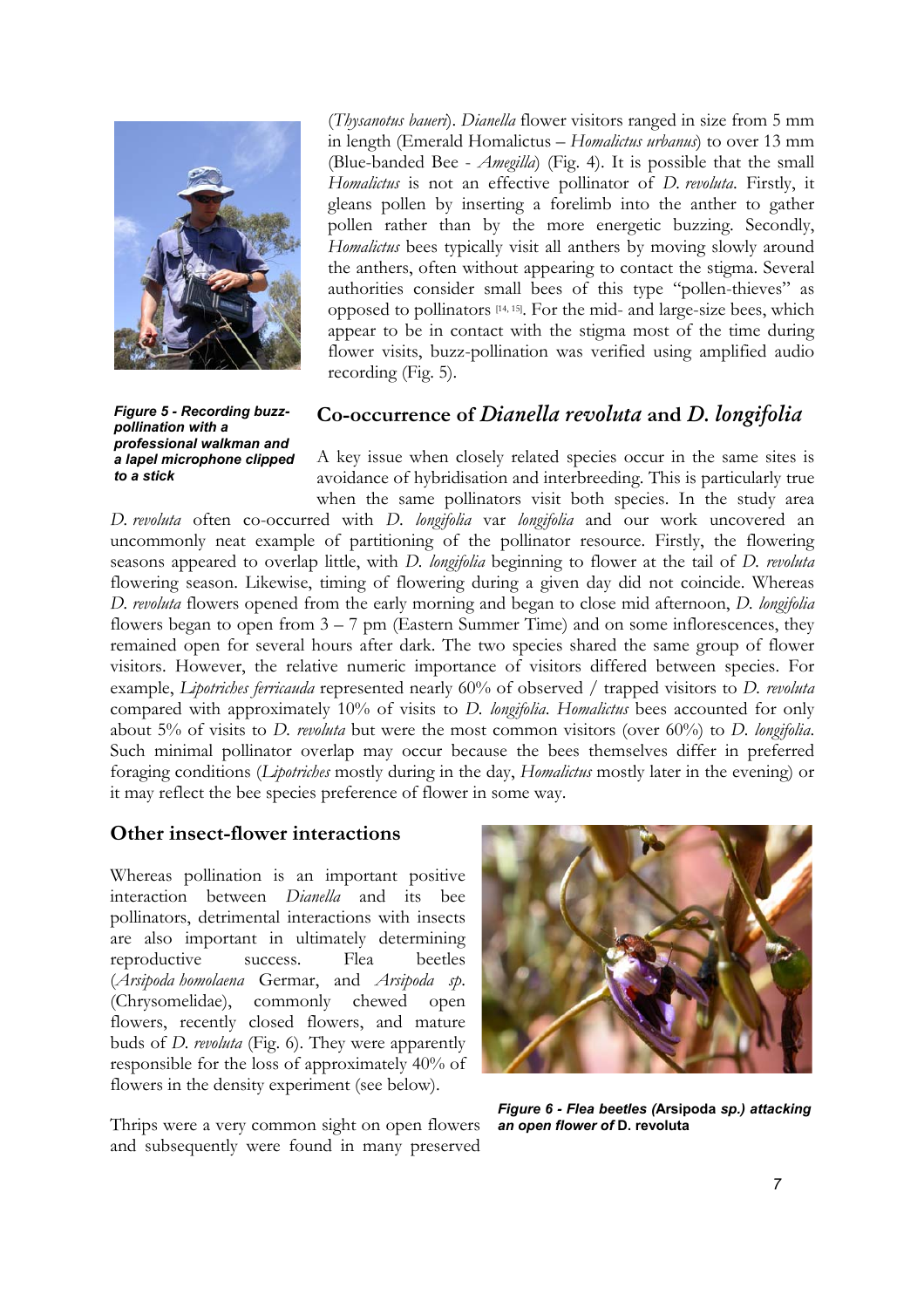<span id="page-8-0"></span>flower samples. Thrips are known to cause *Dianella* flowers to be malformed [16], and outbreaks of flower galls were observed to a limited extent in 2000 and 2001 seasons but very frequently in 2002, a drought year. The majority of thrips specimens were identified as female Onion thrips (*Thrips tabaci* Lindeman, Thysanoptera: Thripidae), a cosmopolitan pest of agriculture, also known to be a vector of plant viruses. On other plant species they are known to feed on pollen, flower and leaf tissue as well as preying on other organisms such as mites [17]. *T. imaginis*, "Plague thrips" Bagnall (Thysanoptera, Thripidae), was also identified in flower samples. It is possible that the thrips may affect self-pollen transfer as they are often seen at the anther-openings and moving about on the style and stigma.

#### *Dianella revoluta* **mating system and self-incompatibility**

The timing of flowering (phenology) of *D. revoluta* limits the amount of pollen transfer between flowers of the same inflorescence. Flowering occurs over an extended period and only a small proportion of the flowers on an inflorescence are open on a given day. Therefore, the foraging bouts of pollinating bees include many inflorescences and this is likely to be true at any time in the flowering season.

Despite inflorescence structure and phenology reducing the amount of pollen transfer between flowers on the same inflorescence, we found that self-transfer was very high because of withinflower pollen transfer. Despite an apparent abundance of pollinator activity in an area of relatively high mate density, open-pollinated flowers formed fruit at a rate of only about 30%. In comparison, outcross hand-pollinated flowers set fruit at over 70%. The failure of openpollinated flowers to set fruit more often could be due to outcross pollen limitation, which has been recorded for many species, at least in some seasons or times within seasons [18, 19]. In this case, however, outcross pollen does not appear to be limiting fruit set in *D. revoluta* in any strict quantitative sense. Pollinators regularly deposit at least 10 outcross grains in a single visit, whereas there are at total of only 18 available ovules. In theory, many flowers should get sufficient outcross pollen from only a handful of visits, whereas our observations suggest they are likely to receive many visits. There is evidence that swamping by high self-pollen loads may be interfering with adequate levels of outcross pollen delivery. Firstly, on average, the dominant pollinator species in an area of high mate density still transferred twice as much self-pollen compared with outcross pollen. Secondly, despite a poor rate of return from self-pollinated flowers we found no evidence of an early barrier to self-fertilization. This may indicate that self-pollen tubes reach the ovary but mostly abort before seed development begins.

#### **The effect of flowering plant density on outcross pollen receipt**

The results of our manipulated flower experiment suggest three important biological effects. Firstly:

• Average pollen receipt of flowers declined significantly with distance from a pollen source.

This is an important demonstration of a process by which increased distance between individuals or sub-populations may cause decline in reproductive success - even for common species with ample pollinator service. To our knowledge no previous study has been able to combine a technique for isolating self from outcross pollen with a large-scale field experiment. Furthermore, frequent pollinator movements between *Dianella* and other co-flowering species, as indicated by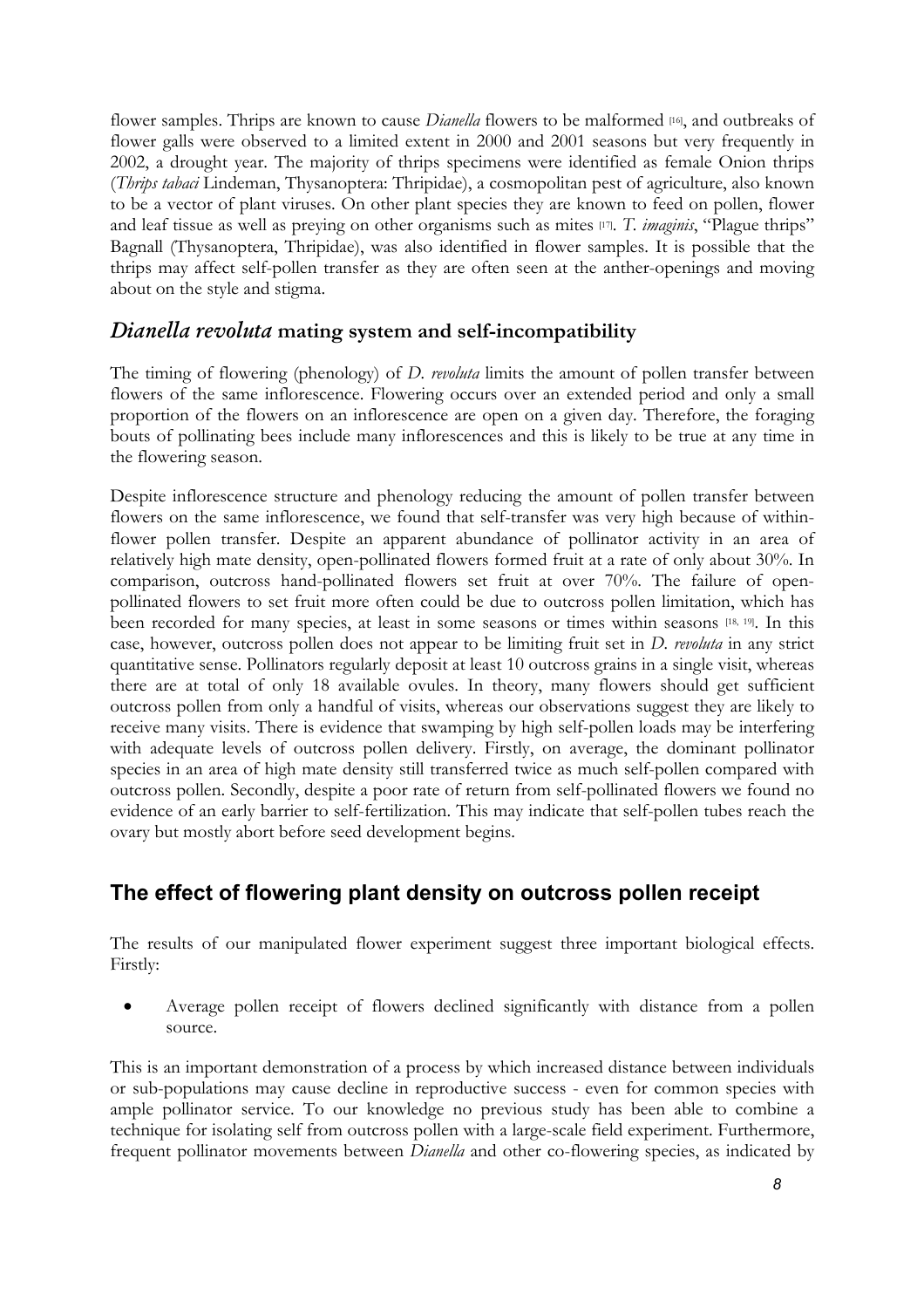<span id="page-9-0"></span>high loads of other species' pollen, suggest that at low mate density much *Dianella* pollen is probably lost to the flowers of other species.

Secondly, three lines of evidence suggest that the native pollinating bee populations have been able to persist in the fragmented landscape, at least around Gubbata Nature Reserve. They are:

- Consistently high average heterospecific pollen load found at isolated flowers within arrays (isolated flowers still get found by pollinators);
- Similar amounts of heterospecific pollen found at arrays distant from the reserve compared with adjacent arrays (ability to be visited doesn't decrease up to several kilometres from the reserve); and
- Some pollen got to flowers hundreds of metres into open fallow wheat field (pollinators appear 'willing' to traverse open ground to visit flowers).

Finally, flower predators damaged more flowers adjacent to the reserve compared with those in far arrays. This suggests that the fragmented landscape of our study site may be less favourable for the flea beetles than pollinating bees.

## **CONCLUSIONS**

Most importantly, this study demonstrated reduced outcross pollen receipt with distance from a conspecific pollen source in a common, partially self-compatible, buzz-pollinated herb. Here is a process by which increased distance between individuals or sub-populations due to fragmentation may cause decline in reproductive success - even for common species with ample pollinator service. Fragmentation is likely to reinforce reproductive isolation in small groups of plants by reducing the frequency of outcross pollination. Presumably, many species can ill-afford further barriers to successful pollen transport in the long-term. On the other hand our results provide encouraging signs that the native bee pollinators of *Dianella revoluta* may be able to persist in roadside remnants and in this experiment were apparently capable of delivering some pollen to the most isolated plants. Also, although the quality of pollination service to plants in fragments may decline, there may be benefits such as reduced flower attack that go some way to countering reduced pollination quality.

#### **Future directions**

Despite the broad distribution and abundance of *Dianella revoluta*, when we began this study there was little detailed information available about its reproductive biology. Unfortunately, this remains true of the majority of the Australian flora. Over 80% of Australia's native plants are animal pollinated, mostly by bees, and if we wish to understand how habitat fragmentation effects pollination of native species it is important that we strive to better understand how our pollinator fauna is distributed, and the details of their interactions with plant species. Advances in knowledge of plant-pollinator relationships are required urgently for both threatened and common species, particularly because the pollinators that sustain threatened taxa are likely to rely upon other more common plant species for their own survival.

A body of research is building up investigating pollination success of plants in habitat fragments. To date the results have been mixed, with some species appearing vulnerable, some robust.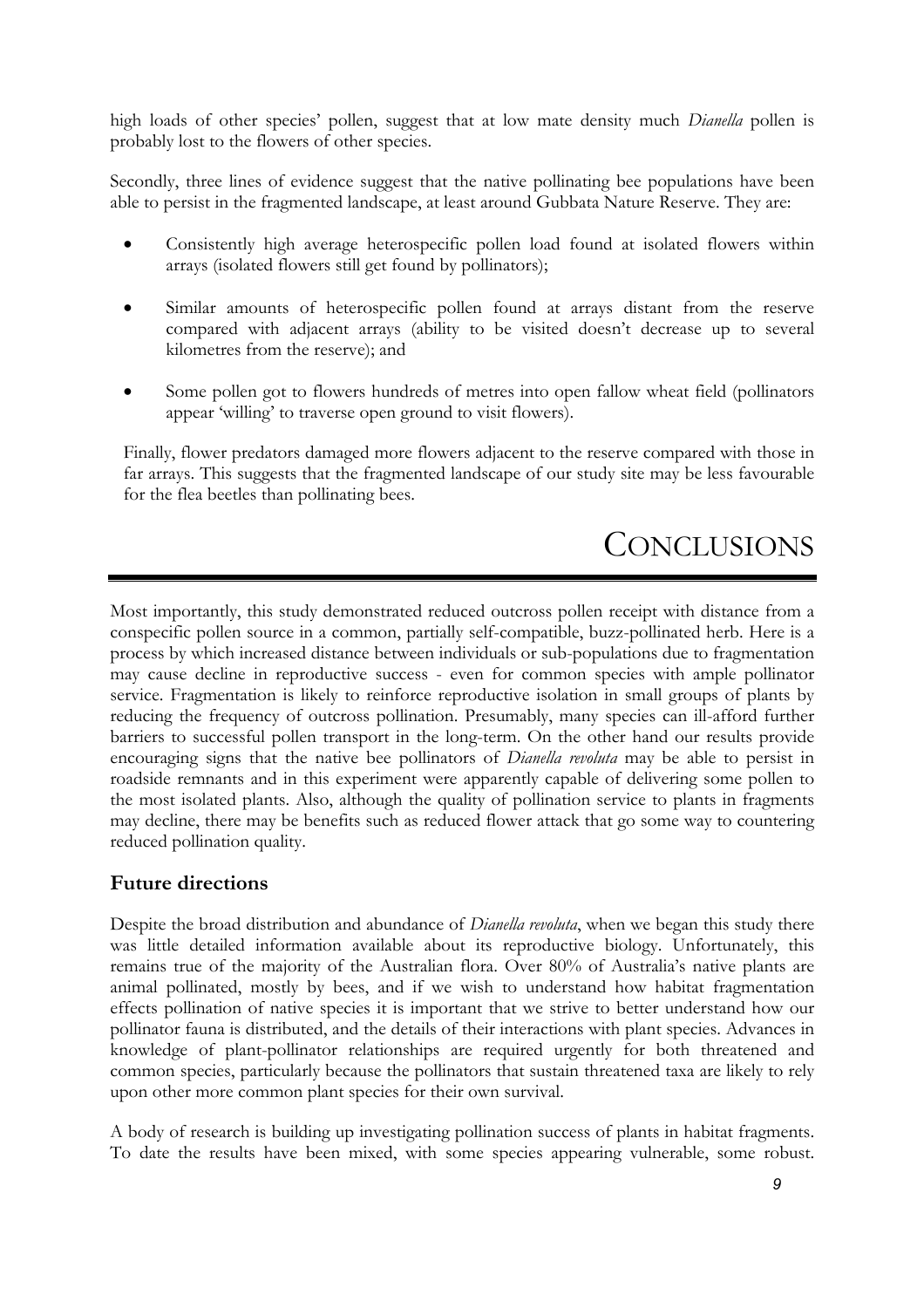<span id="page-10-0"></span>So far, studies have been dispersed throughout the country and the plant kingdom, and there has been little opportunity for consolidation or community study within any one area. As researchers and land managers struggle to meaningfully evaluate the relative health of remnant vegetation and habitat fragments it remains critical that research into the integrity of fundamental processes such as pollination continues to be a priority.

## LITERATURE CITED

- 1. Australian State of the Environment Committee 2001. *Australia State of the Environment 2001, Independent Report to the Commonwealth Minister for the Environment and Heritage*. CSIRO Publishing on behalf of the Department of the Environment and Heritage: Canberra.
- 2. Barrett, S.H. 1988. *The evolution, maintenance, and loss of self-incompatibility systems*, in *Plant Reproductive Ecology*, J. Lovett Doust and L. Lovett Doust, Editors. Oxford University Press: New York.
- 3. de Nettancourt, D. 1997. Incompatibility in angiosperms*.* **Sexual Plant Reproduction 10**: p. 185-199.
- 4. Charlesworth, D. 2002. Self-incompatibility: How to stay incompatible*.* **Current Biology 12**(12): p. R424-R426.
- 5. Harder, L.D. 2000. *Pollen dispersal and the floral diversity of Monocotyledons*, in *Monocots: Systematics and Evolution*, K.L. Wilson and D.A. Morrison, Editors., CSIRO: Melbourne.
- 6. Aizen, M.A. and P. Feinsinger 2002. *Bees not to be? Responses of insect pollinator faunas and flower pollination to habitat fragmentation*, in *How landscapes change: human disturbance and ecosystem fragmentation in the Americas*, G.A. Bradshaw and P.A. Marquet, Editors. Springer: New York.
- 7. Silander, J.A. 1978. Density-dependent control of reproductive success in *Cassia biflora.* **Biotropica 10**(4): p. 292-296.
- 8. Kunin, W.E. 1993. Sex and the single mustard: population density and pollinator behaviour effect seed set*.* **Ecology 74**(7): p. 2145-2160.
- 9. Kearns, C.A., D.W. Inouye, and N.M. Waser 1998. Endangered mutualisms: the conservation of plant-pollinator interactions*.* **Annual Review of Ecology and Systematics 29**: p. 83-112.
- 10. Henderson, R.J.F. 1987. *Dianella (Liliaceae)*, in *Hydatellaceae to Liliaceae*. Australian Government Publishing Service: Canberra.
- 11. Cunningham, S.A. 2000. Effects of habitat fragmentation on the reproductive ecology of four plant species in mallee woodland*.* **Conservation Biology 14**(3): p. 758-768.
- 12. Duncan, D.H., A.B. Nicotra, and S.A. Cunningham submitted. High self-pollen transfer and low fruit set in buzz-pollinated *Dianella revoluta* (Phormiaceae). **Australian Journal of Botany**.